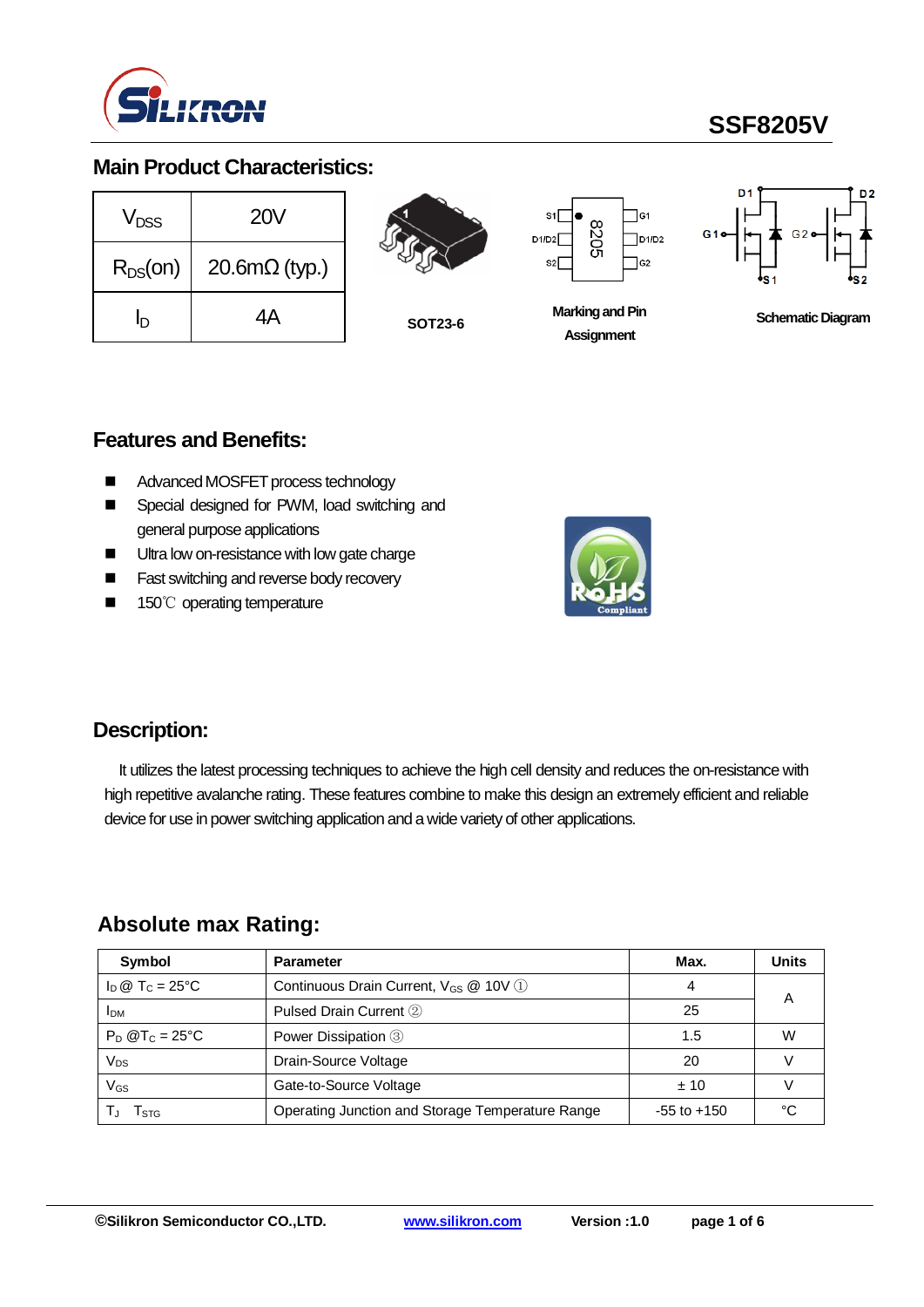

# **Thermal Resistance**

| Symbol                           | <b>Characterizes</b>                                  | Typ. | Max. | <b>Units</b>     |
|----------------------------------|-------------------------------------------------------|------|------|------------------|
| $\mathsf{R}_{\theta\mathsf{JA}}$ | $\circled{4}$<br>Junction-to-ambient (t)<br>10s)<br>≤ |      | 100  | $\mathcal{C}$ MV |

# **Electrical Characterizes** @T<sub>A</sub>=25℃ unless otherwise specified

| Symbol           | <b>Parameter</b>                     | Min.                     | Typ. | Max.   | <b>Units</b> | <b>Conditions</b>                     |
|------------------|--------------------------------------|--------------------------|------|--------|--------------|---------------------------------------|
| $V_{(BR)DSS}$    | Drain-to-Source breakdown voltage    | 20                       |      |        | V            | $V_{GS} = 0V$ , $I_D = 250 \mu A$     |
| $R_{DS(on)}$     | Static Drain-to-Source on-resistance | $\overline{\phantom{0}}$ | 20.6 | 30     | $m\Omega$    | $V_{GS}$ =4V, $I_D$ =4A               |
|                  |                                      |                          | 24.5 | 45     |              | $V_{GS} = 2.5V$ , $I_D = 3A$          |
| $V_{GS(th)}$     | Gate threshold voltage               | 0.5                      |      | 1.2    | $\vee$       | $V_{DS} = V_{GS}$ , $I_D = 250 \mu A$ |
| $I_{DSS}$        | Drain-to-Source leakage current      |                          |      | 1      | μA           | $V_{DS}$ = 20V, $V_{GS}$ = 0V         |
|                  |                                      |                          |      | 100    |              | $V_{GS} = 10V$                        |
| <b>I</b> GSS     | Gate-to-Source forward leakage       |                          |      | $-100$ | nA           | $V_{GS} = -10V$                       |
| $Q_{q}$          | Total gate charge                    |                          | 10   |        |              | $I_D = 4A$ ,                          |
| $Q_{gs}$         | Gate-to-Source charge                |                          | 2.1  |        | nC           | $V_{DS} = 10V$ ,                      |
| $Q_{gd}$         | Gate-to-Drain("Miller") charge       |                          | 2.2  |        |              | $V_{GS} = 4.5V$                       |
| $t_{d(on)}$      | Turn-on delay time                   |                          | 8    |        |              | $V_{GS}$ =4V, $V_{DS}$ =10V,          |
| $t_{r}$          | Rise time                            |                          | 12.2 |        |              |                                       |
| $t_{d(off)}$     | Turn-Off delay time                  |                          | 11.5 |        | ns           | $RGEN=10\Omega$<br>$I_D = 1A$         |
| $t_{\rm f}$      | Fall time                            |                          | 1.8  |        |              |                                       |
| $C_{iss}$        | Input capacitance                    |                          | 411  |        | pF           | $V_{GS} = 0V$                         |
| $C_{\rm oss}$    | Output capacitance                   |                          | 116  |        |              | $V_{DS} = 8V$                         |
| $C_{\text{rss}}$ | Reverse transfer capacitance         |                          | 83   |        |              | $f = 1$ MHz                           |

# **Source-Drain Ratings and Characteristics**

| Symbol                  | <b>Parameter</b>                                 | Min. | Typ. | Max. | <b>Units</b> | <b>Conditions</b>                                                                               |
|-------------------------|--------------------------------------------------|------|------|------|--------------|-------------------------------------------------------------------------------------------------|
| $\mathsf{I}_\mathsf{S}$ | <b>Continuous Source Current</b><br>(Body Diode) |      |      | 2    | A            | MOSFET symbol<br>O <sub>D</sub><br>showing the<br>integral reverse<br>p-n junction diode.<br>δs |
| $V_{\textrm{SD}}$       | Diode Forward Voltage                            |      | 0.8  | 1.2  |              | $I_S = 2A$ , $V_{GS} = 0V$                                                                      |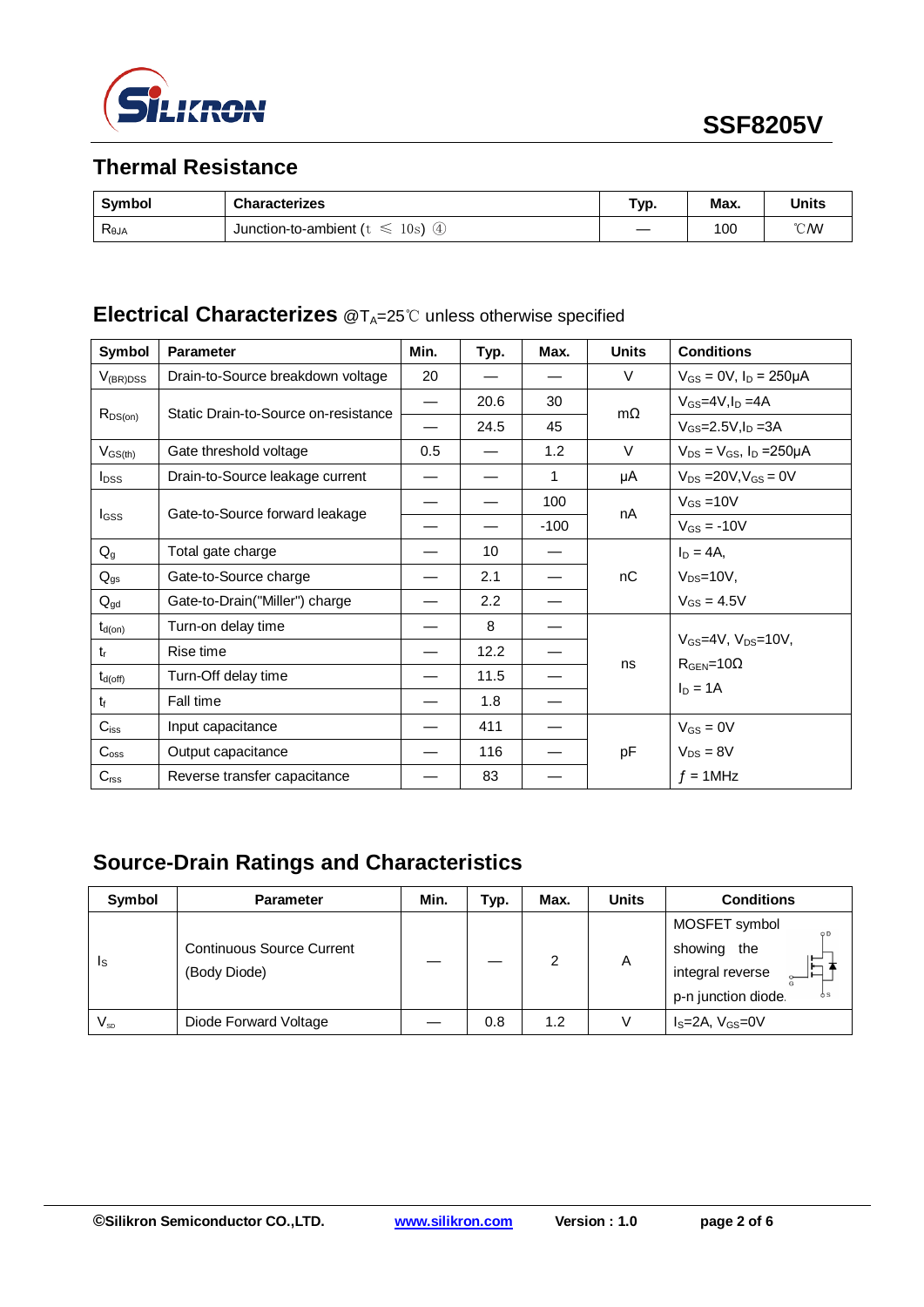

# **Test circuits and Waveforms**

#### **EAS Test Circuit:** Gate charge test circuit:





**Switching Time Test Circuit: Switching Waveforms:**





#### **Notes:**

- ①Calculated continuous current based on maximum allowable junction temperature.
- ②Repetitive rating; pulse width limited by max. junction temperature.
- ③The power dissipation PD is based on max. junction temperature, using junction-to-case thermal resistance.
- $\circledA$ The value of R<sub>θJA</sub> is measured with the device mounted on 1 in 2 FR-4 board with 2oz. Copper, in a still air environment with TA =25°C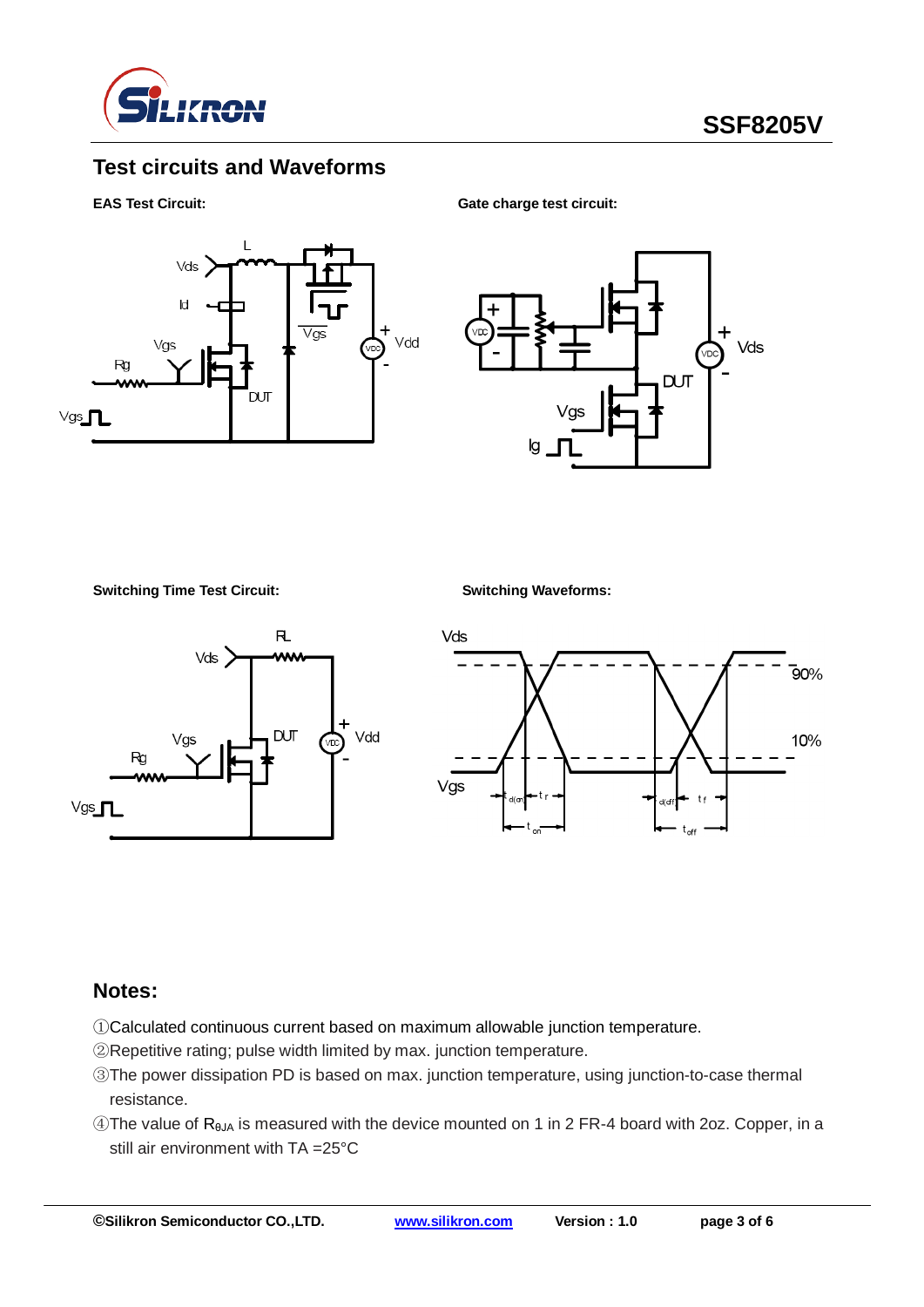

# **SSF8205V**



**Figure 5: Capacitance Figure 6: Maximum Effective Transient Thermal Impedance,** 

**Junction-to-Case**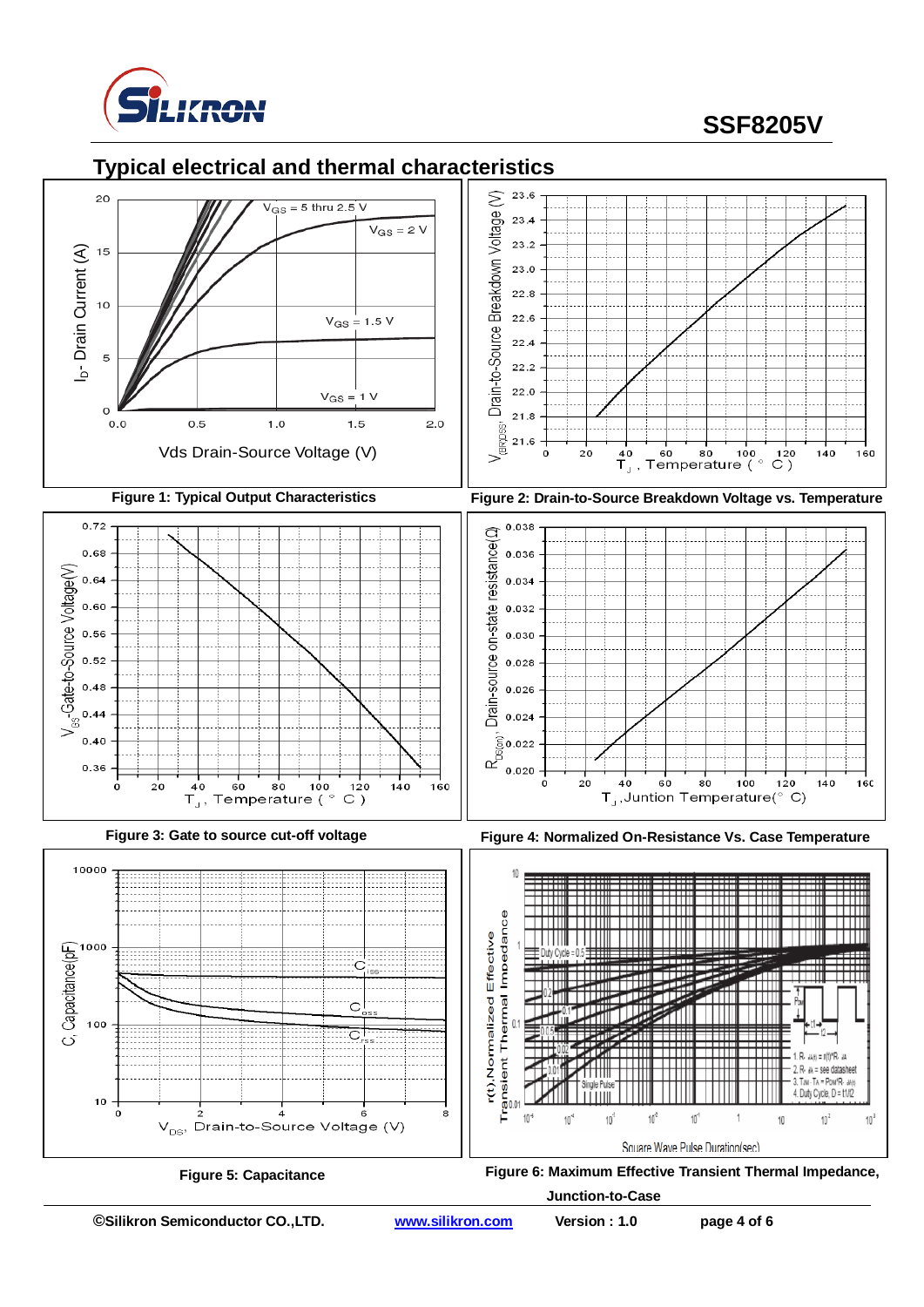

# **Mechanical Data**:

**SOT23-6 Dimensions in Millimeters (UNIT:mm)**







| <b>SYMBOLS</b> | <b>MILLMETERS</b> |      |                |  |  |  |
|----------------|-------------------|------|----------------|--|--|--|
|                | MIN.              | NOM. | MAX.           |  |  |  |
| А              |                   |      | 1.45           |  |  |  |
| A1             |                   |      | 0.15           |  |  |  |
| A <sub>2</sub> | 0.90              | 1.15 | 1.30           |  |  |  |
| b              | 0.30              |      |                |  |  |  |
| c              | 0.08              |      | 0.22           |  |  |  |
| D              | 2.90 BSC.         |      |                |  |  |  |
| Е              | 2.80 BSC.         |      |                |  |  |  |
| E1             | 1.60 BSC.         |      |                |  |  |  |
| e              | 0.95 BSC.         |      |                |  |  |  |
| e1             | 1.90 BSC.         |      |                |  |  |  |
| L              | 0.30              | 0.60 |                |  |  |  |
| L1             | 0.60 REF          |      |                |  |  |  |
| L2             | 0.25 BSC.         |      |                |  |  |  |
| R              | 0.10              |      |                |  |  |  |
| R1             | 0.10              |      | 0.25           |  |  |  |
| θ              | 0                 |      | 8 <sup>°</sup> |  |  |  |
| $\theta 1$     | $\overline{5}$    | 10   | 15             |  |  |  |

### **NOTES**:

- 1. All dimensions are in millimeters.
- 2. Dimensions are inclusive of plating
- 3. Package body sizes exclude mold flash and gate burrs. Mold flash at the non-lead sides should be less than 6 mils.
- 4. Dimension L is measured in gauge plane.
- 5. Controlling dimension is millimeter, converted inch dimensions are not necessarily exact.